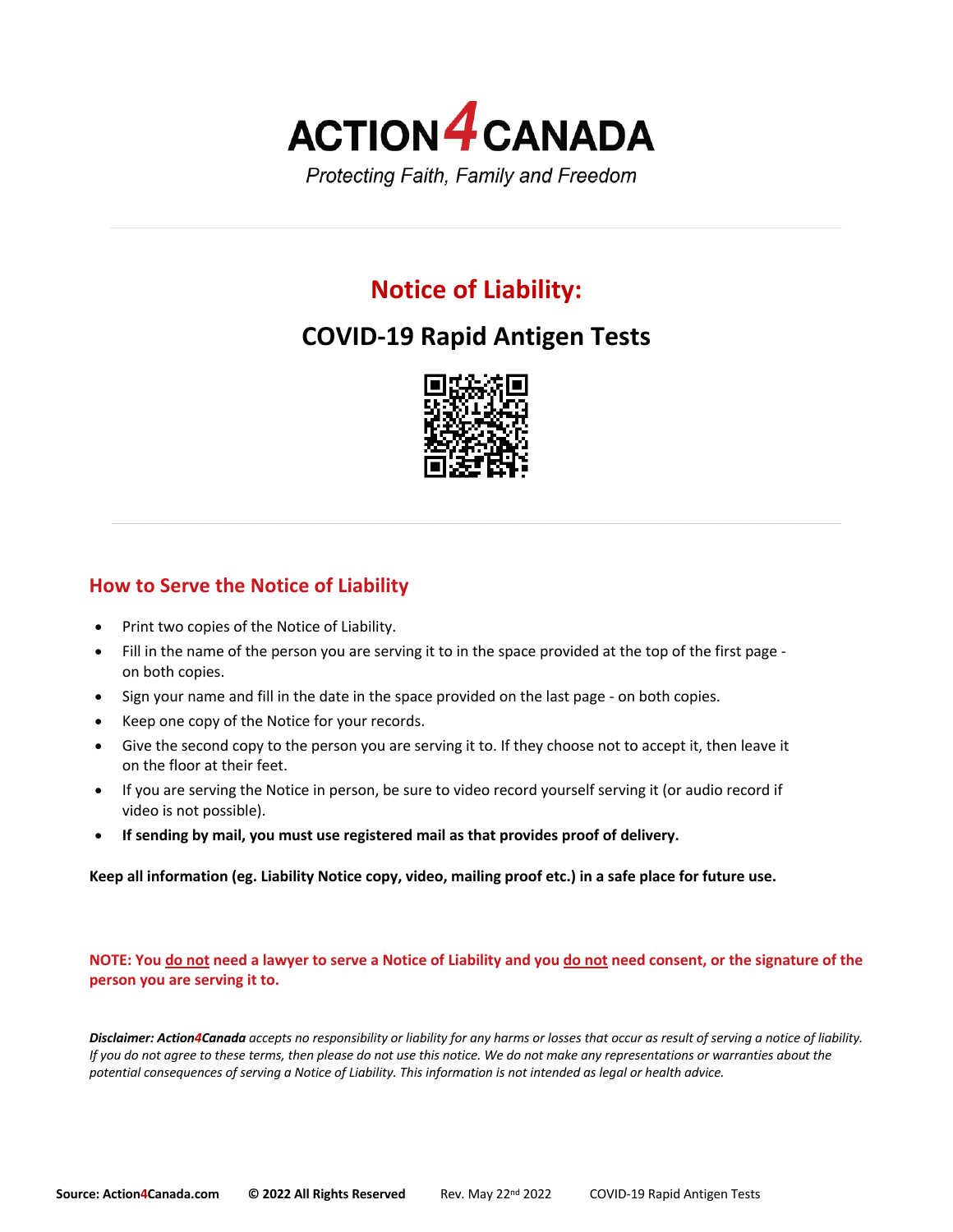# **Notice of Liability COVID-19 Rapid Antigen Tests**

## Attn:

# **Re: Covid-19 Rapid Antigen Tests - Harms and Concerns**

This letter serves as your notice to **cease and desist** from all distribution or mandating of the Covid-19 rapid antigen tests. These tests are illegal, pose a health hazard to humans and pets, and have a negative impact on the environment.

The mandate to undergo rapid testing is a criminal offense under the Genetic Non-discrimination Act S-201 and is in violation of the privacy act and the criminal code (Extortion (s.346) and Intimidation (s.423)).

Of great concern is the fact that test are also being put in the hands of children. As an example, on Tuesday  $22^{nd}$ February 2022, in the province of BC, ARTRON Covid-19 Rapid Antigen Tests were sent directly to schools by the Ministry of Health for use by every student and teacher. This dissemination was carried out in a negligent and cavalier manner with the tests being given directly to children to take home. There was no instruction given to either the children or the parents about the safe handling of these tests. This is happening Canada-wide.

On Thursday 24th February 2022, Health Canada issued a warning regarding the Covid-19 Rapid Antigen Tests (https://recalls-rappels.canada.ca/en/alert-recall/rapid-antigen-test-kits-and-potential-exposure-hazardoussubstances).

### **Warning summary:**

- Keep rapid antigen test kits and solutions **out of the reach of children** and pets.
- Do not swallow the solutions, and avoid eye and skin contact.
- Wash hands thoroughly after use.
- If spillage occurs, rinse well with water.
- Follow all instructions for **proper disposal**.
- Report any health product-related side effects or complaints to Health Canada.
- Contact your local Poison Information Centre in cases of accidental ingestion or direct skin exposure to test kit solutions.

### **Issue:**

Following an increase in reports to poison control centres, Health Canada is advising Canadians about potential risks associated with the misuse or accidental ingestion or spillage of COVID-19 rapid antigen test kit solutions on the skin. Health Canada has determined that the kits are safe and effective when used as intended. **However, many test kits include liquid solutions with chemical preservatives, such as sodium azide and Proclin that may be poisonous if swallowed or absorbed through the skin, particularly in children and pets.** Small doses of sodium azide can lower blood pressure, and larger doses may cause more serious health effects. Proclin is also found in many kits. It contains chemicals that can cause skin and eye irritation, as well as allergic reactions. Accidental ingestion or skin exposure to very small quantities of liquid solutions would not be expected to cause the serious effects associated with larger doses. **However, even small quantities may cause effects in small children and pets.**

According to the package inserts, these products are intended for use by **healthcare professionals in clinical laboratories or Point of Care (POC) settings**. Cautions of critical importance have not been communicated to those who are now in possession of these rapid antigen tests. **These cautions include the use of personal protective equipment such as laboratory coats, disposable gloves and eye protection when running tests and handling specimens, and the safe disposal of test equipment.**